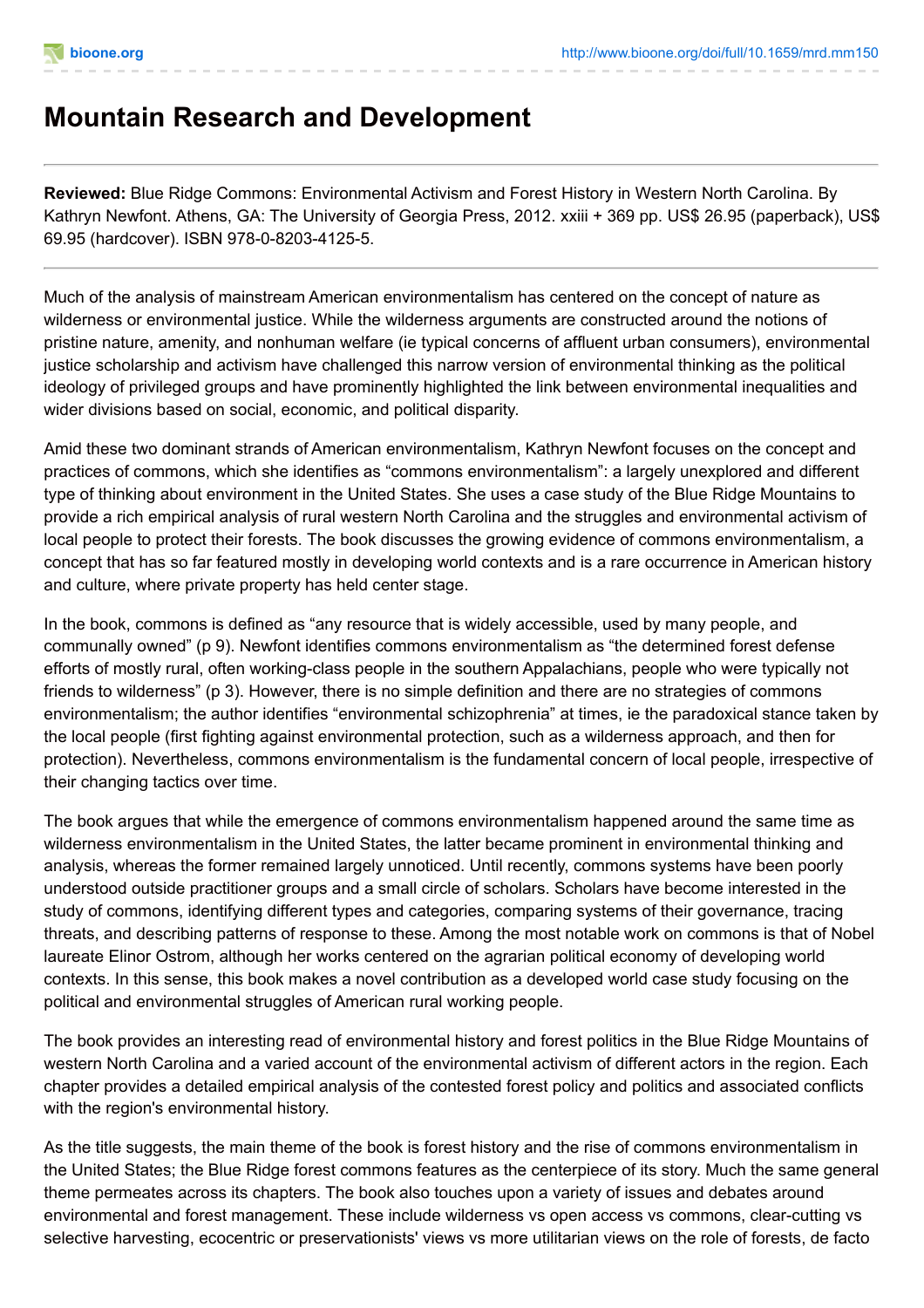vs de jure commons, single use of forests vs multiple uses, private property vs national control, and local knowledge vs technocratic expertise. The book tells a fascinating story about the tactics of diverse actors: the U.S. Forest Service (USFS) and forest bureaucracy; national environmental groups, such as the Wilderness Society and the Sierra Club; private industries; and mountain residents of different kinds (farmers, businessmen, scientists, politicians; rich, poor, and middle class; rural and urban; landowner and tenant; native and newcomer; etc). There are also details of power relations and conflicts among various groups, such as local people, state officials, and timber companies, and between land speculation outfits (eg oil and gas companies) and private estates, a modest-means local majority and a well-off absentee minority, and insiders and outsiders.

Well-organized chapters make the book's structure simple and handy. After an introduction on forests, commons, and various debates on environmental philosophies, 10 chapters detail accounts of environmental struggles and forest history. Chapter 1 sets out historical contexts of the Appalachian forest commons, which are deeply rooted in American customary values. The forests in state-owned and private lands were historically used as de facto commons for hunting, fishing, gathering, and grazing. Hence, "local residents often valued mountain forests as working and peopled commons harvest grounds, not as unspoiled wilderness" (p 10). Chapter 2 details how forests in the southern Appalachians were managed in response to wholesale forest destruction from industrial harvests. This resulted in the passing of Weeks Act in 1911: a "watershed piece of legislation" in forest protection that allowed federal purchase of private lands. As a result, a series of national forests were established. This enabled continuity in commons culture, although forest management and regulation changed. Chapter 3 explains how federal control of the forests of the Blue Ridge created contestations among local communities. This chapter also provides a history of USFS, including early work on forestland mapping and associated logistical challenges. Chapter 4 explains the nature of de jure commons and the relationship between national forests and Blue Ridge residents, including issues of lost tax revenues and eviction as a result of nationalization of forests. Even after their formal nationalization, these forests remained wooded commons for local people. Chapter 5 details the conflicts and resistance in relations to commons, clear-cutting, and wilderness. In particular, such contestations were embedded in contrasting features of the commons and the wilderness. While commons culture considered the woods as familiar, peopled, and richly historical, the wilderness idea was based on forests as wild and ahistorical—and thus, by definition, human-free.

In the 1970s, there was widespread opposition to the Roadless Area Review and Evaluation (RARE II) process, an effort to expand the federal wilderness system created under the 1964 Wilderness Act. Chapter 6 discusses the wilderness approach to forest management as a form of commons enclosure. It details arguments that wilderness designation would turn multiple-use forests enjoyed by many local residents (eg for hunting, fishing, gathering, and grazing) into single-use recreation sites for well-off visitors. Thus, the wilderness politics is shown to be polarized along cultural and economic lines and as an insiders vs outsiders debate. Chapter 7 is in contrast to the antiwilderness perspectives in the previous chapter. Using the case of the Southern Nantahala Wilderness, it details the way wilderness began to be seen as a win–win solution for local residents (with use of commons for hunting, gathering, fishing, and grazing), the timber industry (with provision of timbering allowances), and environmentalists (aimed at forest conservation) alike. Wilderness supporters pointed to clear-cutting as a looming enclosure threat (which also had a devastating effect on the forest ecology) and argued that wilderness designation would be an effective means of protecting the forests that would benefit their commons use. As a result, Southern Nantahala became the only wilderness area created in the region as a result of the RARE II process.

Chapter 8 then discusses the turn of the events when the energy crisis of 1973 propelled a national drive to make the United States more energy self-sufficient, which resulted in a massive push to locate and tap new domestic reserves (with petroleum prospectors turning to Nantahala and the Pisgah National Forest). Consequently, the mountain residents rallied actively to oppose oil and gas leasing in national forests and defended their commons. Chapter 9 discusses how timber enclosure threatened forests as clear-cutting returned in the region. As Ronald Reagan's administration ushered in a new era of public lands management, it encouraged industrial harvesting of timber to make the public lands financially self-supporting. This continued even during Jimmy Carter's administration, as the 1976 National Forest Management Act encouraged the USFS to raise more revenue. Because of a rise in timber harvesting and practices of clear-cutting in the southern Appalachians, mountain opposition increased. The decisive moment came when antiwilderness and anti-clear-cutting sentiments